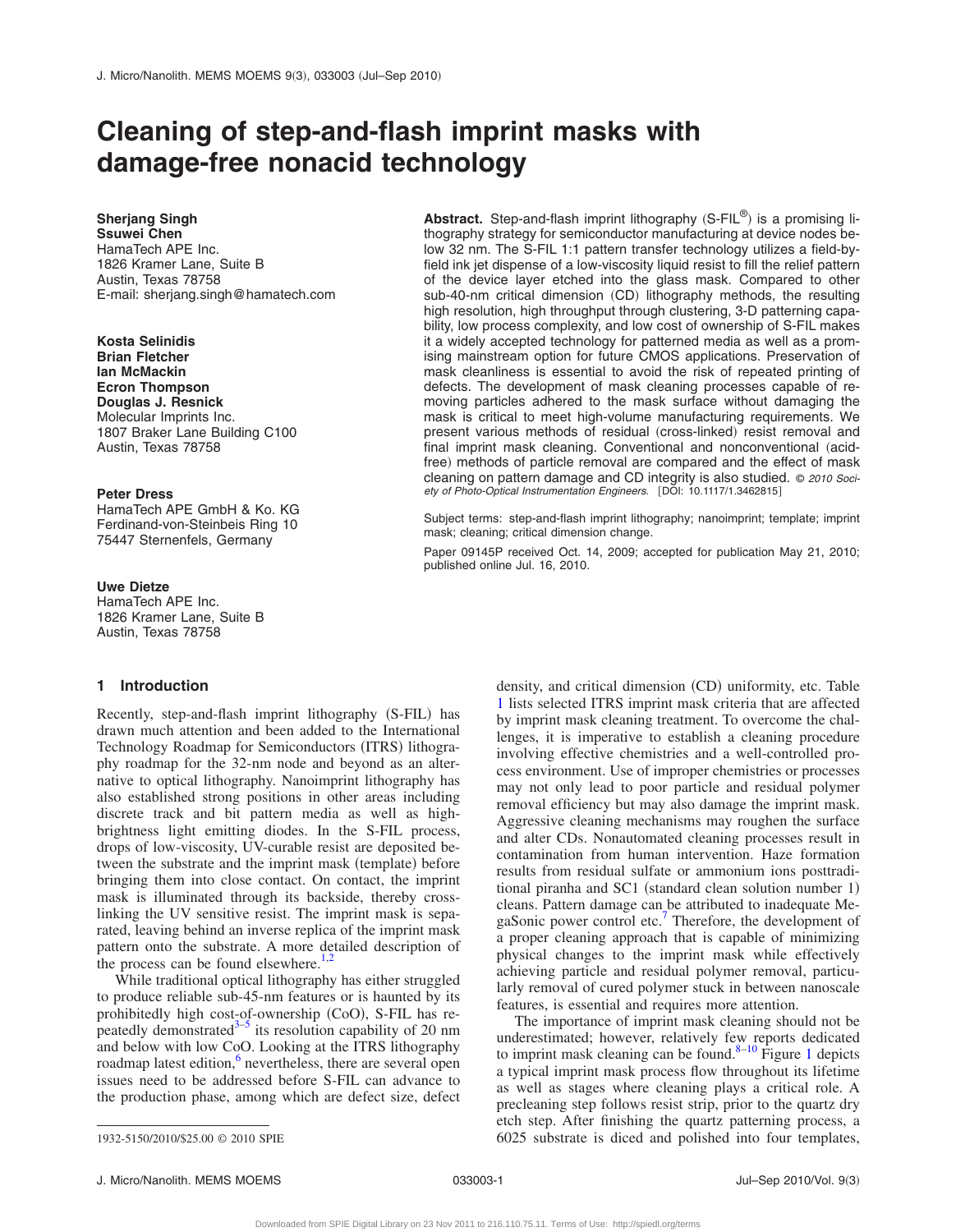<span id="page-1-0"></span>

| Year of Production                               | 2008  | 2009  | 2010  | 2011  | 2012  | 2013  | 2014  | 2015     |
|--------------------------------------------------|-------|-------|-------|-------|-------|-------|-------|----------|
| Flash $\frac{1}{2}$ pitch (nm)                   | 45    | 40    | 36    | 32    | 28    | 25    | 23    | 20       |
| CD mean to target (nm)                           | 1.1   | 1.0   | 0.9   | 0.8   | 0.7   | 0.6   | 0.6   | 0.5      |
| Defect size impacting CD (nm) $x, y$             | 4.5   | 4.0   | 3.6   | 3.2   | 2.8   | 2.5   | 2.3   | 2.0      |
| Defect size impacting CD (nm) z                  | 9.0   | 8.0   | 7.1   | 6.4   | 5.7   | 5.1   | 4.5   | 4.0      |
| Trench width roughness (nm, 3 sigma)             | 3.4   | 3.0   | 2.7   | 2.4   | 2.1   | 1.9   | 1.7   | 1.5      |
| Trench bottom surface roughness (nm, 3<br>sigma) | 7.6   | 6.7   | 6     | 5.4   | 4.8   | 4.2   | 3.8   | 3.4      |
| Imprint mask absorption (%)                      | $<$ 2 | $<$ 2 | $<$ 2 | $<$ 2 | $<$ 2 | $<$ 2 | $<$ 2 | $\leq$ 2 |
| Near surface defect (nm)                         | 51    | 45    | 41    | 36    | 32    | 29    | 26    | 23       |
| Defect size, patterned imprint mask (nm)         | 35    | 30    | 30    | 20    | 20    | 20    | 20    | 10       |
| Defect density (number/cm <sup>2</sup> )         | 0.03  | 0.03  | 0.03  | 0.01  | 0.01  | 0.01  | 0.01  | 0.01     |

**Table 1** Selected ITRS imprint mask requirements (near-term years).

which require cleaning before the actual imprinting process. Finally, cleaning is done on an as-needed basis in between imprint product runs. Traditional piranha and SC1 techniques have shown their value in effectively cleaning wafers, photomasks, and imprint masks. However, they are considered major contributors to the production of sulfate compounds that cause haze, adversely affecting the transparency of the imprint mask. Also, an acid process is considered a "not-so-clean" chemistry; it contributes particle adders. A more environmentally benign alternative is to utilize an ultraclean acid-free process that significantly reduces the risk of sulfate haze formation. Moreover, an acidfree process being cleaner and greener, reduces the typical costs associated with acid usage such as specialized handling, waste disposal, etc., and therefore, further reducing CoO of S-FIL technology. Aqueous ozone  $(DIO<sub>3</sub>)$  is generally considered a promising alternative for organic resist removal; however, the widespread use is hindered by poor removal rates and inability to effectively remove highly cross-linked materials. In this study, we utilized photolyzed  $O_3$  water as an alternative to conventional DIO<sub>3</sub>. DIO<sub>3</sub> photolysis is carried out in a three-step process: (1) lightinduced homolysis of  $O_3$  in water, (2) an oxygen atom is produced that reacts with water to form hydrogen peroxide, (3) hydrogen peroxide photolyzes further to produce hydroxyl radicals.<sup>11</sup>

Hydroxyl radicals have higher oxidation potential  $(2.8 \text{ V})$  compared to ozone  $(2.07 \text{ V})$ ; therefore, they are much more potent oxidizing agents. When such hydroxyl radicals are exposed to photoresist materials or other organic compounds  $(C-H)$ , they react primarily by hydrogen abstraction (deprotonation) to produce an organic radical (R') [Eq. ([4](#page-2-0))], which reacts quickly with dissolved oxygen

<span id="page-1-1"></span>

Fig. 1 Cleaning steps (highlighted) required during S-FIL imprint mask fabrication and its service life cycle (not drawn to scale).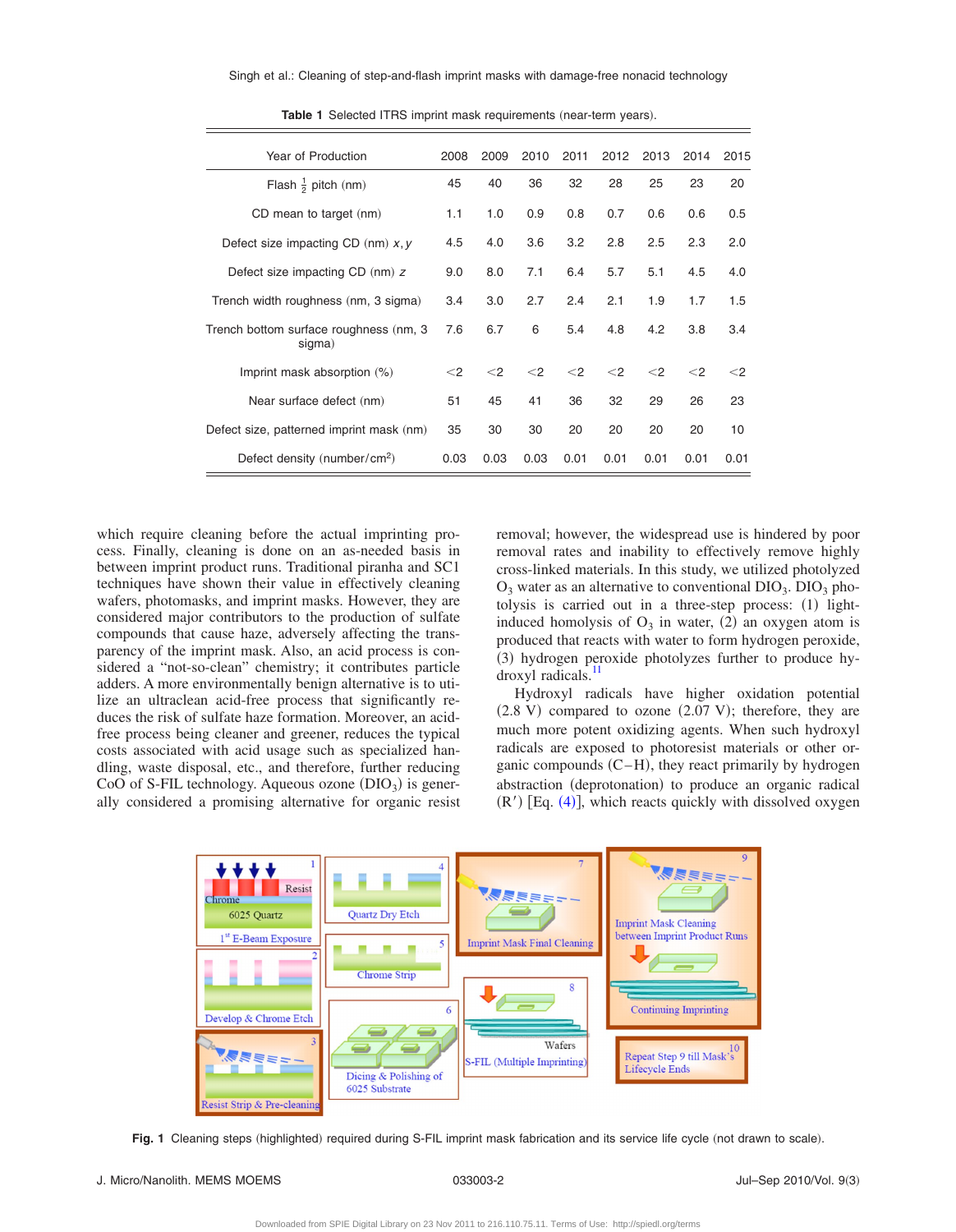Singh et al.: Cleaning of step-and-flash imprint masks with damage-free nonacid technology

<span id="page-2-2"></span>

**Fig. 2** Flowchart showing details of a step-by-step process sequence used to characterize the cleaning process.

to yield an intermediate organic peroxyl  $(RO_2')$  [Eq. ([5](#page-2-1))]. These intermediates initiate thermal (chain) reactions of oxidative degradation, leading finally to carbon dioxiode, water, and inorganic salts. $12^{\circ}$  We utilized this innovative method $13$  to remove highly cross-linked imprint resist materials and organic residues from nanoimprint lithography (NIL) templates. This process is implemented in an automated, flexible, and multifunctional cleaning system that is well suited for exploration of S-FIL imprint mask cleaning.

$$
O_3 + h\nu \to O_2 + O('D), \tag{1}
$$

$$
O('D) + H_2O \rightarrow H_2O_2, \tag{2}
$$

$$
H_2O_2 + h\nu \to HO' + HO',\tag{3}
$$

<span id="page-2-0"></span>
$$
HO' + RH \to R' + H_2O,
$$
\n<sup>(4)</sup>

<span id="page-2-1"></span>
$$
R' + O_2 \rightarrow RO_2^-. \tag{5}
$$

## **2 Experimental**

The experimental process flow used for studying cleaning efficacy, feature damage, and CD change is shown in Fig. [2.](#page-2-2) The flowchart explains step-by-step tasks as performed for imprinting, cleaning, feature inspections, and CD measurements to thoroughly evaluate the technology. The experiments were designed to verify the cleaning process efficacy of imprint masks during use in a front-end manufacturing environment. Some steps in the manufacture of the imprint masks such as dicing and polishing can result in hard-to-remove particles, and thus an initial clean is performed to ensure a known good starting point. This initial clean is a one-time process and thus has minimum impact on the imprint mask quality.

Although direct scanning electron microscopy (SEM) inspection of the imprint mask has been demonstrated, access to these tools is limited. An indirect method of characterizing imprints made from the mask was chosen to expedite the cycles of this experiment. The copy-exact nature

of imprinting makes this type of analysis possible. The baseline imprints and all subsequent imprints of the mask were performed using the Drop-on-Demand™ SFIL technology developed by Molecular Imprints with an Imprio i100 tool. After the baseline characterization imprints were made, the imprint mask was purposely contaminated with the entire resist volume used in an imprint. This step is performed by altering the imprint process so that the imprint releases from the wafer and adheres to the mask. This type of contamination establishes a worst-case condition to ensure that the cleaning process is designed to handle all possibilities. Typically, residual organics may remain on the mask as a result of many cycles of imprints. This excessive contamination step is used to ensure that a single cleaning cycle can successfully remove the maximum resist load possible, and thus prove sufficient cleaning efficacy.

The cleaning was performed on HamaTech APE's Mask-Track series tool, which is specially customized and designed for automated imprint mask handling. HamaTech APE has developed photolyzed  $DIO<sub>3</sub>$  process for removing UV-cured polymer residues that are left on the imprint mask after a step-and-flash imprint cycle. The cleaning process used for these experiments starts with surface conditioning of the imprint mask followed by acid-free organic removal using photolyzed  $DIO<sub>3</sub>$  process. Surface conditioning is an important first step in wet cleaning, which ensures proper wetting of of the surface to be cleaned with cleaning media. Conventionally, such surface conditioning is done by dry methods such as 172-nm vacuum (VUV), which requires a separate chamber and controlled environment. On contrary, we used UV photon energy and deionized (DI) water to perform surface conditioning under atmospheric conditions. The final particle removal was done by MegaSonic-assisted SC1 solution cleaning, further concluded with an ultrapure DI water rinse and spin dry (Fig. [3](#page-3-0)). Since conventionally imprint mask cleaning is done in piranha baths, automated SPM cleaning was also performed on other imprint masks using the same cleaning tool and it was compared with the acid-free cleaning performance. The same process sequence as acid-free cleaning was used except that organic removal was done with dynamic concentration controlled SPM  $(H_2SO_4+H_2O_2)$ .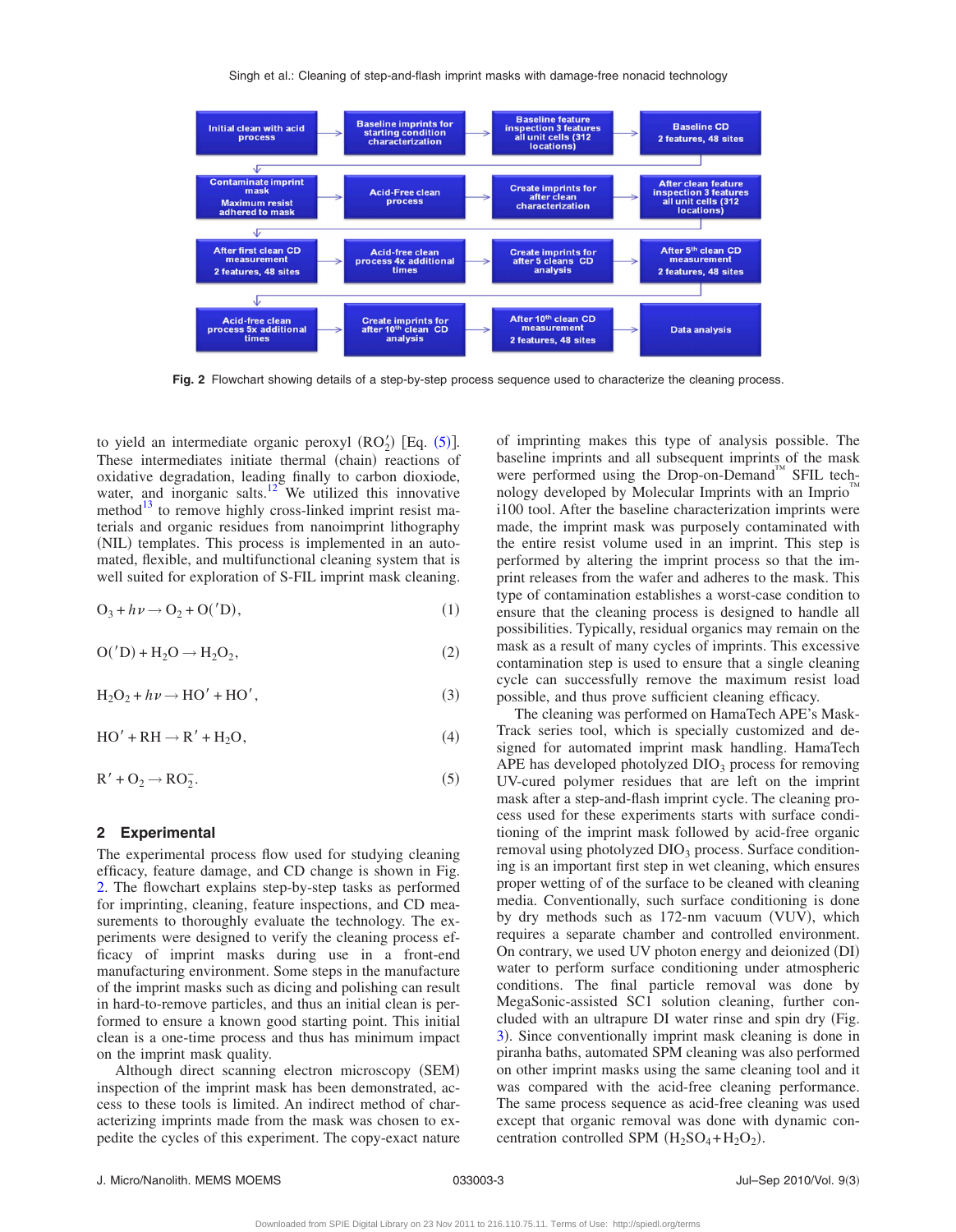<span id="page-3-0"></span>

**Fig. 3** Flowchart showing process flow used during cleaning of S-FIL imprint masks.

Complete removal of the contamination and restoration of the mask surface is determined by top-down SEM imaging of the first imprint after the clean and comparing feature fidelity to the baseline imprints. This evaluation is performed with a JEOL JWS7505 review SEM. The pattern used for this analysis is shown in Figs.  $4(a)$  $4(a)$  and  $4(b)$ . The 26-  $\times$  32-mm field contains an  $8\times13$  array of unit cells. Each unit cell contains 32-nm hole inspection cells and 28 and 32-nm line space inspection cells, as shown in Fig.  $4(c)$  $4(c)$ . Inspection cells were imaged in all unit cells for both the baseline and the imprint after a single clean. Three hundred twelve pairs of images at a minimum of  $60k \times$  magnification were compared. From experience, contaminated fine features in an imprint masks will not fully print on a wafer. Typical failures (shown in Fig. [5](#page-3-2)) are examples of the type of defects that can be identified with this method. The particle defects or broken features on the template would imprint as a broken line or missing pattern on the printed substrates. Since S-FIL is a 1:1 technology, such an inspection methodology holds valid for verifying cleaning efficacy.

In addition to evaluating the resist removal efficacy of the cleaning process, the effects of many cleaning cycles must be established. Multiple cleaning cycles during the

<span id="page-3-2"></span>

**Fig. 5** Typical defect examples that can be identified with the SEM review inspection.

life cycle of an imprint mask could result in surface damage in which the first indications will appear as changes in the CDs of very fine features. For this analysis, 28- and 32-nm line space features were measured in 24 unit cells identified by the red circles in Fig.  $4(a)$  $4(a)$ . (Color online only.) Imprints of the mask taken for the baseline, after the first clean, after the fifth clean, and after the 10th clean, were used for this study. Imprint masks used in a manufacturing environment will most likely experience less than 10 cleans before being replaced, and thus this experiment encompasses the useful imprint mask life. Top-down SEM imaging of imprinted fields was performed at Cerium Labs with a Hitachi 4800 analytical SEM at a magnification of  $200k \times$ . The CD measurements were determined using SIMAGIS analysis software. A thin metal coating was applied to each sample to reduce charging effects that deteriorate the image stability. Special attention to sample orientation in the coater as well as deposition conditions were taken to ensure the coating has a minimal impact on the result.

As mentioned, a 65-mm imprint mask is generally fabricated after dicing and polishing a 6025 photomask sub-

<span id="page-3-1"></span>

Fig. 4 (a) A 26- × 32-mm field layout with 104 unit cells in an 8×13 array (b) detail of single unit cell describing feature type and size, and (c) detail of the specific inspection cells.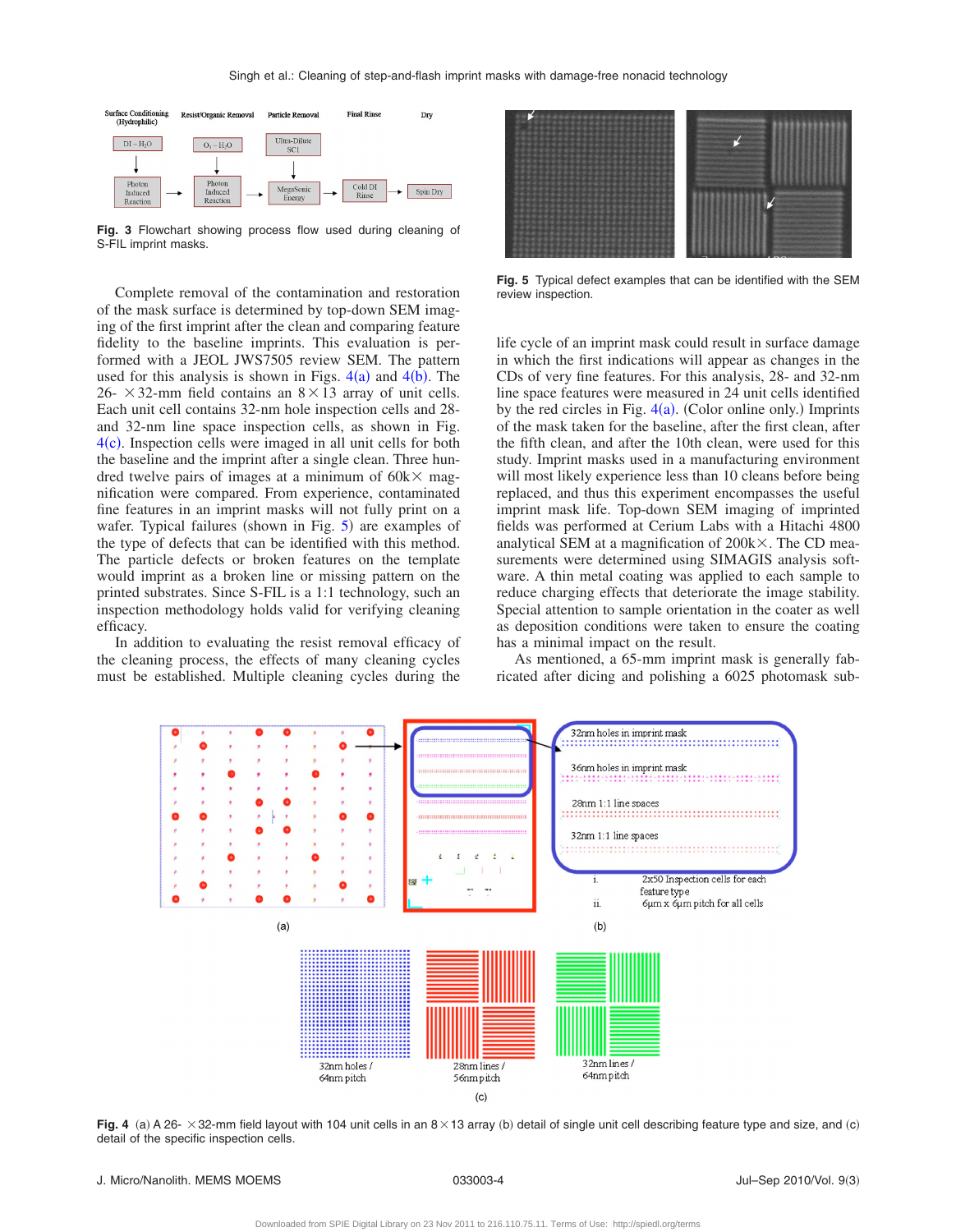<span id="page-4-0"></span>

**Fig. 6** Examples of images after the removal of the contamination imprint by the acid-free cleaning process.

strate and can contain hard to remove residual contaminants (e.g.,  $SiO<sub>2</sub>$ ). To verify the particle removal efficiency (PRE) achievable through acid and acid-free cleaning, we used five 65-mm imprint masks without any pattern and three imprint masks with  $1-\mu m$  lines/spaces pattern, which were diced and polished with a protection layer on the imprint mask surface. The protection layer was removed after dicing and polishing and the masks were cleaned multiple times using manual piranha cleaning systems. After this initial cleaning, the masks were inspected on Lasertec Magics2351 inspection system to acquire premeasurement data. The inspection area used was a  $25 - \times 25$ -mm square mesa on a 65-mm mask. Particle sizes down to 70 nm could be detected. The imprint masks were then cleaned on HamaTech APE's MaskTrack automated cleaning tool. The postcleaning data on number and location of particles was obtained. The PRE was calculated from precleaning and postcleaning inspection data maps and particle counts. The masks with and without patterns were cleaned using both acid and acid-free processes for comparison. Several process conditions in acid-free cleaning were varied to observe their effects on PRE.

# **3 Results and Discussion**

#### **3.1** *Cleaning Efficacy and CD*

The comparison of the 312 sets of images to determine cleaning efficacy concluded that all images were free of visible defects. Although the images from the review SEM have low resolution, the tool has the capability to verify that all features were present and fully populated. A single cleaning cycle performed using the customized mask cleaning process on the HamaTech APE's MaskTrack series, was able to effectively remove the entire resist load from an imprint, including all organic contaminants within the relief patterns of the mask. After being cleaned, the mask reproduced imprints identical to the baseline. Examples of the clean images are shown in Fig. [6.](#page-4-0)

With the cleaning efficacy established, the next step was to ensure that the cleaning cycle has a minimal impact on the imprint mask patterns features. This result was obtained by measuring the CD of 28- and 32-nm line space resist patterns at the same locations within an imprint field made after the mask was cleaned 1, 5, and 10 times. Because SC1 cleaning solution  $(NH_4OH/H_2O_2)$  is part of the process, it is suspected that some CD loss would be observed. An SC1 process at elevated temperatures and higher concentrations is known to etch  $SiO<sub>2</sub>$  surfaces. For example a 1:1 solution

at 60 °C will have an etch rate<sup>14</sup> of 0.1 nm/min. However, in the imprint mask cleaning process under discussion, a room temperature SC1 solution with dilute concentration was used. Surface etching during the clean can result in widening of the relief features, and thus cause the imprint patterns to have increased resist CDs, as illustrated in the sketch of Fig. [7.](#page-4-1)

Figure [8](#page-5-0) shows the measured CD as a function of cleaning cycles. The black data points identify the mean values for each data set collected between cleans. Two data sets were collected for the 10th cleaning cycle. Linear trend lines show approximately a 0.06-nm increase in CD of the imprinted features per acid-free cleaning process.

The data were further analyzed to reduce the measurement noise and eliminate the systematic CD error resulting from the mask manufacturing process. Differences between the baseline and the first clean are virtually all measurement error; thus, the same field locations for these data sets can be averaged to provide a better comparison baseline. The two data sets after the 10th clean are also combined by same site averaging. Figure [9](#page-5-1) illustrates the change in CD across the field as a result of approximately 10 cleans. The average change in CD is 0.56 nm over 10 cleans, also suggesting a change of 0.06 nm per clean. Again, more data are required to reach any definitive conclusions about a trend. A subnanometer change in CD over the life of the mask is manageable.

## **3.2** *Acid and Acid-Free Cleaning*

Three identically patterned 65-mm rigid imprint masks used in this particular experiment have 45-nm line features at 2:1 pitch. $\frac{15}{2}$  These masks were also intentionally contaminated with imprint resist such that the etched features were completely filled and capped with thin layer of cross-linked polymer. Two masks were cleaned with dynamic concentration controlled SPM process, and third mask was cleaned

<span id="page-4-1"></span>

**Fig. 7** Change in CD as a result of surface etching during cleaning.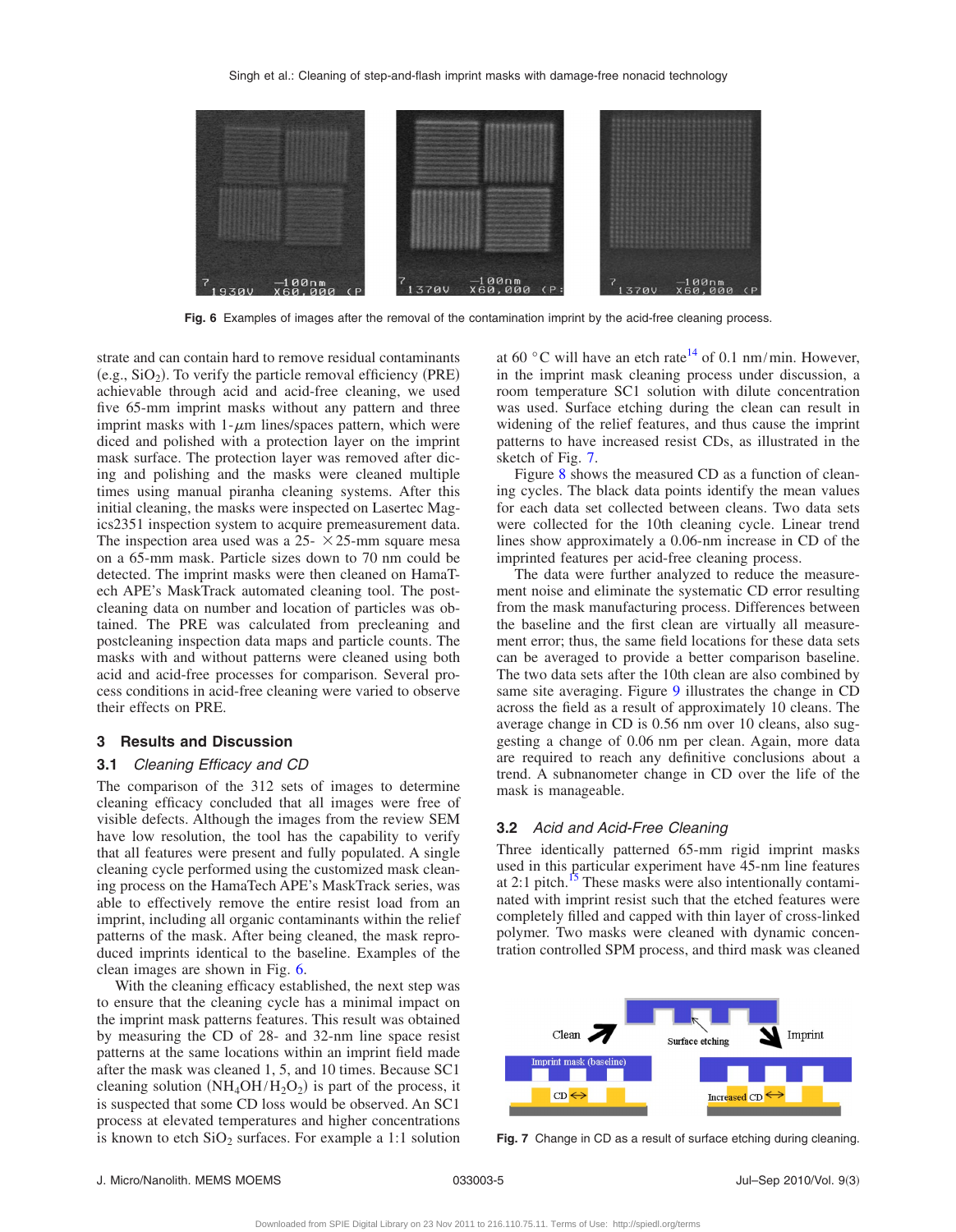<span id="page-5-0"></span>

Fig. 8 Measured CD for (a) 28- and (b) 32-nm imprint resist lines as a function of acid-free cleaning cycles.

with a nonacid process using the automated tool. All the 252 imprinted sites inspected using wafer review SEM showed excellent removal of cross-linked resist from the 45-nm lines using acid as well as the acid-free process. All the 45-nm lines and large fin structures were completely resolved. Figure  $10(a)$  $10(a)$  shows the device structure layout that was cleaned, Fig.  $10(b)$  $10(b)$  shows the imprint from a nonacid cleaned mask, and Fig.  $10(c)$  $10(c)$  shows an imprint from an acid cleaned mask.

The main difference between acid and nonacid cleaning process is in the mechanism of cross-linked resist removal. Since UV-cured resists are highly cross-linked and very difficult to remove, piranha (SPM) solutions have been favored traditionally to dissolve such hard organics. The effectiveness of SPM  $(H_2SO_4+H_2O_2)$  solution in removing organic contaminants is due to two distinct mechanisms. The first mechanism involves dehydration of the hydrocarbon compound by the concentrated sulfuric acid. The second process is the sulfuric-acid-assisted conversion of hydrogen peroxide into hydronium ion and O radical which are very aggressive oxidants:  $H_2SO_4 + H_2O_2 \rightarrow H_3O^+$  $+$ HSO $<sub>4</sub><sup>-</sup>$ +O. Both of these processes lead to oxidative deg-</sub> radation of the cross-linked polymer at very fast rates. The photolyzed DIO<sub>3</sub> process (nonacid), as explained in Sec. 1, produces hydroxyl radical species, which are much stronger oxidizing agents than a SPM mixture, thus giving similar process results without any disadvantages of an acid process. These results demonstrate that this nonacid process is fully qualified for imprint mask cleaning.

## **3.3** *PRE*

The PRE fraction was calculated by dividing total number of particles removed (prepost) with initial number of particles (pre). The particles added by the cleaning process were also considered as part of the post cleaning particle count. Figure [11](#page-6-13) shows the PRE plot for patterned and unpatterned imprint mask surfaces cleaned under different conditions detailed in the table below the plot. Both of the tests done on an imprint mask (without pattern) using acid cleaning gave a maximum PRE of 82%, whereas 99% PRE was achieved using the nonacid process. Although there is no doubt that the acid process is capable of removing organic contamination, as demonstrated in the previous section, the acid is known to add impurities and particles. These impurities are difficult to remove with a subsequent SC1 MegaSonic treatment. Therefore numbers of post particles after an acid cleaning are still higher than an acid-free cleaning. After establishing the optimized process condition for nonacid cleaning of imprint masks without a pattern, the same conditions (optimized and unoptimized) were repeated on a mask with  $1-\mu m$  L/S pattern. Similar results were obtained on a patterned imprint mask. A PRE closer to 100% was obtained, with only a single particle remaining on the cleaned surface.

# **4 Conlusions and Future Work**

An acidfree cleaning process was identified for removing any potential contamination resulting from imprint processing. CD change as a function of cleaning was within the measurement error of our analyses, but did show a trend of a 0.06-nm average increase in CD per cleaning cycle. The

<span id="page-5-1"></span>

**Fig. 9** Change in CD across the field as a result of approximately 10 cleaning processes.

<span id="page-5-2"></span>

Fig. 10 (a) Device structure layout with 45 nm lines,  $12$  (b) SEM image of an imprint from a nonacid process cleaned imprint mask, and (c) SEM image of imprint from an acid-process-cleaned imprint mask.